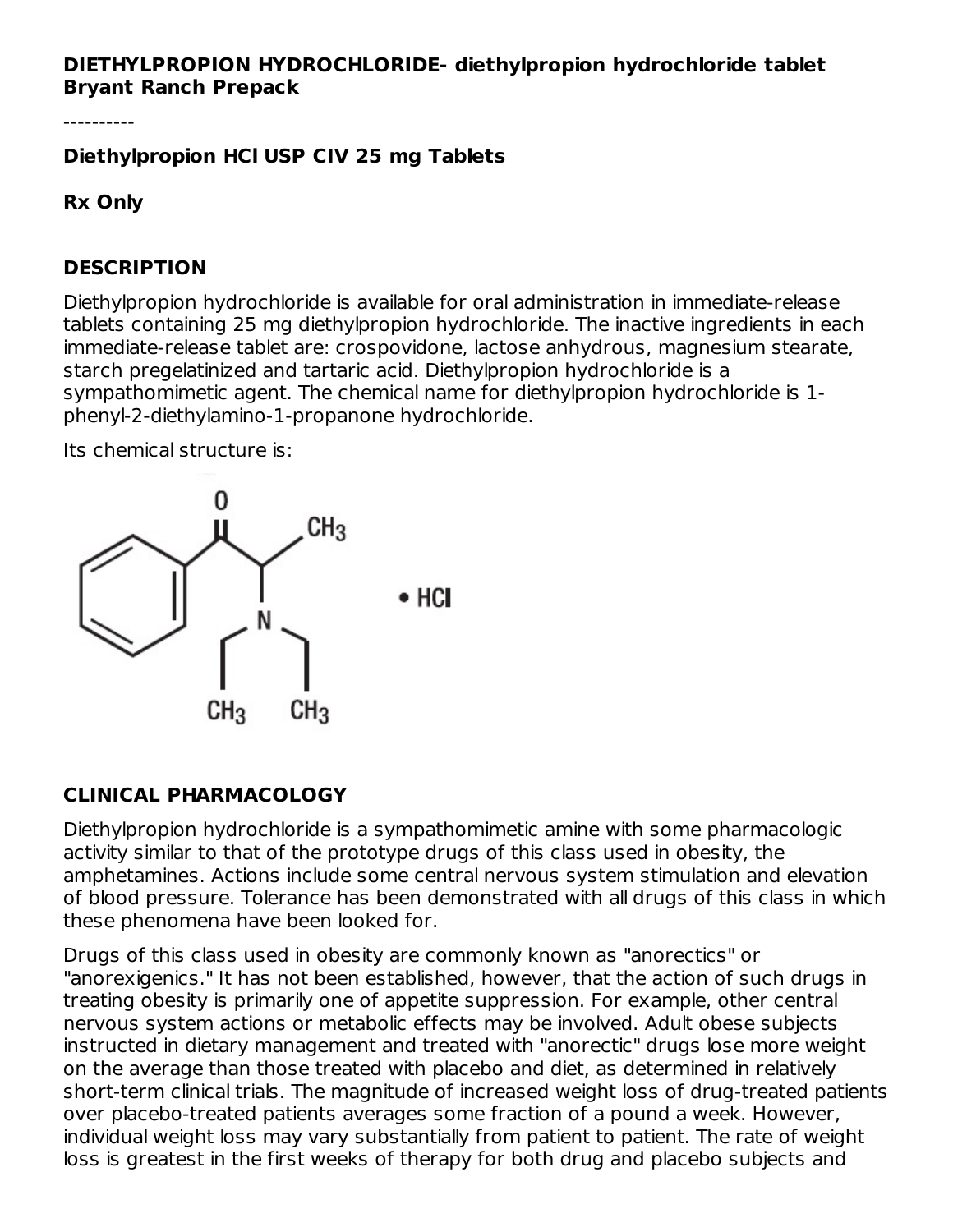tends to decrease in succeeding weeks. The possible origins of the increased weight loss due to the various drug effects are not established. The amount of weight loss associated with the use of an "anorectic" drug varies from trial to trial, and the increased weight loss appears to be related in part to variables other than the drug prescribed, such as the physician/investigator relationship, the population treated, and the diet prescribed. Studies do not permit conclusions as to the relative importance of the drug and non-drug factors on weight loss.

The natural history of obesity is measured in years, whereas most studies cited are restricted to a few weeks duration; thus, the total impact of drug-induced weight loss over that of diet alone is unknown. Diethylpropion is rapidly absorbed from the GI tract after oral administration and is extensively metabolized through a complex pathway of biotransformation involving N-dealkylation and reduction. Many of these metabolites are biologically active and may participate in the therapeutic action of diethylpropion hydrochloride. Due to the varying lipid solubilities of these metabolites, their circulating levels are affected by urinary pH. Diethylpropion and/or its active metabolites are believed to cross the blood-brain barrier and the placenta.

Diethylpropion and its metabolites are excreted mainly by the kidney. It has been reported that between 75-106% of the dose is recovered in the urine within 48 hours after dosing. Using a phosphorescence assay that is specific for basic compounds containing a benzoyl group, the plasma half-life of the aminoketone metabolites is estimated to be between 4 to 6 hours.

The extended-release characteristics of the diethylpropion hydrochloride 75 mg formulation have been demonstrated by studies in humans in which plasma levels of diethylpropion-related materials were measured by phosphorescence analysis. Plasma levels obtained with the 75 mg diethylpropion hydrochloride formulation administered once daily indicated a more gradual release than an immediate-release formulation (three 25 mg tablets given in a single dose).

The diethylpropion hydrochloride 75 mg extended -release formulation has not been shown superior in effectiveness to the same dosage of the immediate-release formulation (one 25 mg tablet three times daily). After administration of a single dose of the diethylpropion hydrochloride 75 mg formulation (one 75 mg extended -release tablet) or diethylpropion hydrochloride solution (75 mg dose) in a crossover study using normal human subjects, the amount of parent compound and its active metabolites recovered in the urine within 48 hours for the two dosage forms were not statistically different.

## **INDICATIONS & USAGE**

Diethylpropion hydrochloride is indicated in the management of exogenous obesity as a short-term adjunct (a few weeks) in a regimen of weight reduction based on caloric restriction in patients with an initial body mass index (BMI) of 30 kg/m  $^2$  or higher and who have not responded to appropriate weight reducing regimen (diet and/or exercise) alone. Below is a chart of BMI based on various heights and weights. BMI is calculated by taking the patient's weight, in kilograms (kg), divided by the patient's height, in meters (m), squared. Metric conversions are as follows: pounds divided by 2.2 = kg; inches  $x$  $0.0254$  = meters.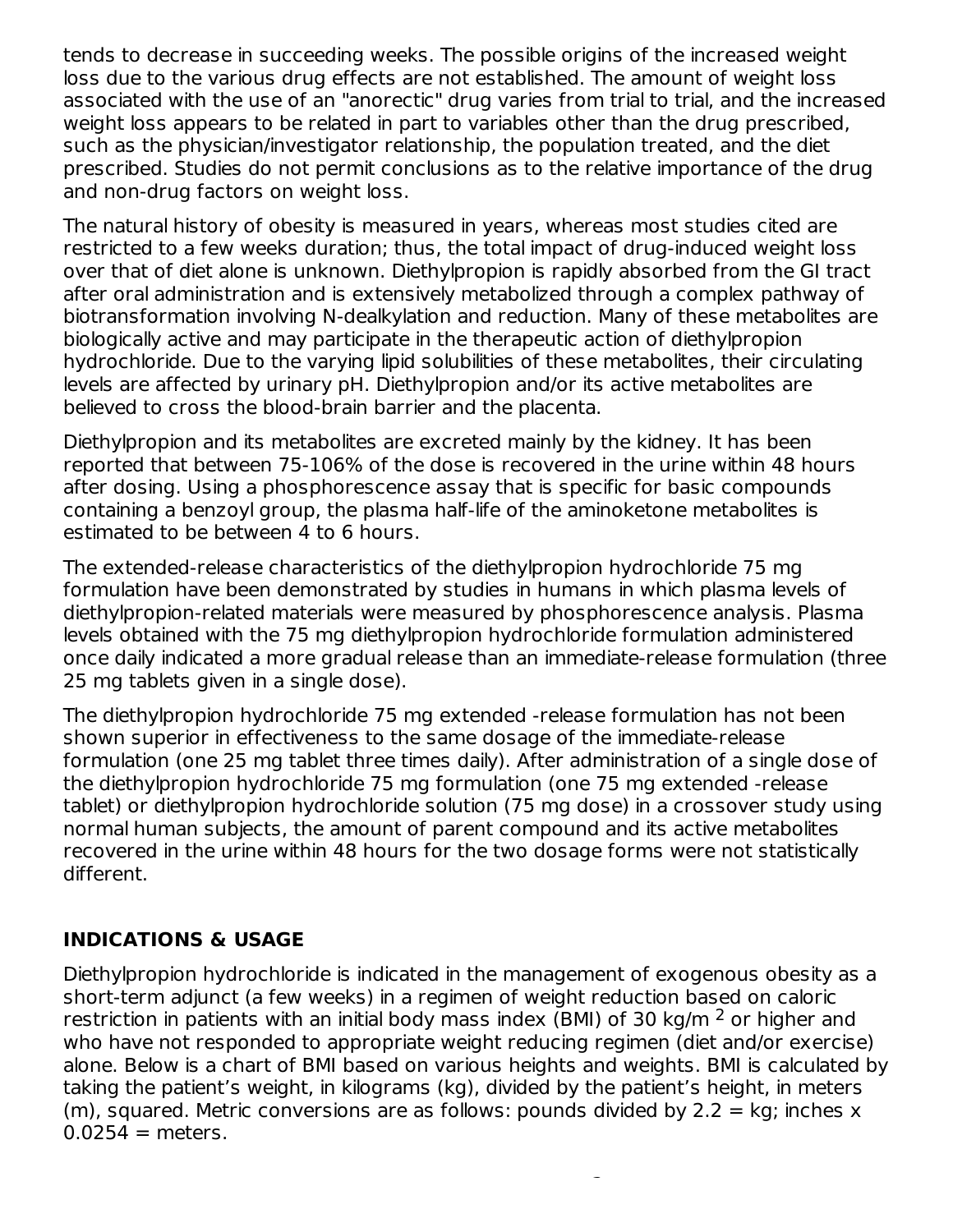## **Body Mass Index (BMI), kg/m 2**

| Weight (pounds) | Height (feet, inches) |       |       |       |       |       |  |
|-----------------|-----------------------|-------|-------|-------|-------|-------|--|
|                 | 5'0''                 | 5'3'' | 5'6'' | 5'9'' | 6'0'' | 6'3'' |  |
| 140             | 27                    | 25    | 23    | 21    | 19    | 18    |  |
| 150             | 29                    | 27    | 24    | 22    | 20    | 19    |  |
| 160             | 31                    | 28    | 26    | 24    | 22    | 20    |  |
| 170             | 33                    | 30    | 28    | 25    | 23    | 21    |  |
| 180             | 35                    | 32    | 29    | 27    | 25    | 23    |  |
| 190             | 37                    | 34    | 31    | 28    | 26    | 24    |  |
| 200             | 39                    | 36    | 32    | 30    | 27    | 25    |  |
| 210             | 41                    | 37    | 34    | 31    | 29    | 26    |  |
| 220             | 43                    | 39    | 36    | 33    | 30    | 28    |  |
| 230             | 45                    | 41    | 37    | 34    | 31    | 29    |  |
| 240             | 47                    | 43    | 39    | 36    | 33    | 30    |  |
| 250             | 49                    | 44    | 40    | 37    | 34    | 31    |  |

The usefulness of agents of this class (see CLINICAL PHARMACOLOGY) should be measured against possible risk factors inherent in their use such as those described below. Diethylpropion hydrochloride is indicated for use as monotherapy only.

#### **CONTRAINDICATIONS**

Pulmonary hypertension, advanced arteriosclerosis, hyperthyroidism, known hypersensitivity or idiosyncrasy to the sympathomimetic amines, glaucoma, severe hypertension. (See PRECAUTIONS.)

Agitated states.

Patients with a history of drug abuse.

Use in combination with other anorectic agents is contraindicated.

During or within 14 days following the administration of monoamine oxidase inhibitors, hypertensive crises may result.

#### **WARNINGS**

**Diethylpropion hydrochloride should not be used in combination with other anorectic agents, including prescribed drugs, over-the-counter preparations, and herbal products.**

**In a case-control epidemiological study, the use of anorectic agents, including diethylpropion, was associated with an increased risk of developing pulmonary hypertension, a rare, but often fatal disorder. The use of anorectic agents for longer than 3 months was associated with a 23-fold increase in the risk of developing pulmonary hypertension. Increased risk of pulmonary hypertension with repeated courses of therapy cannot be excluded.**

The onset or aggravation of exertional dyspnea, or unexplained symptoms of angina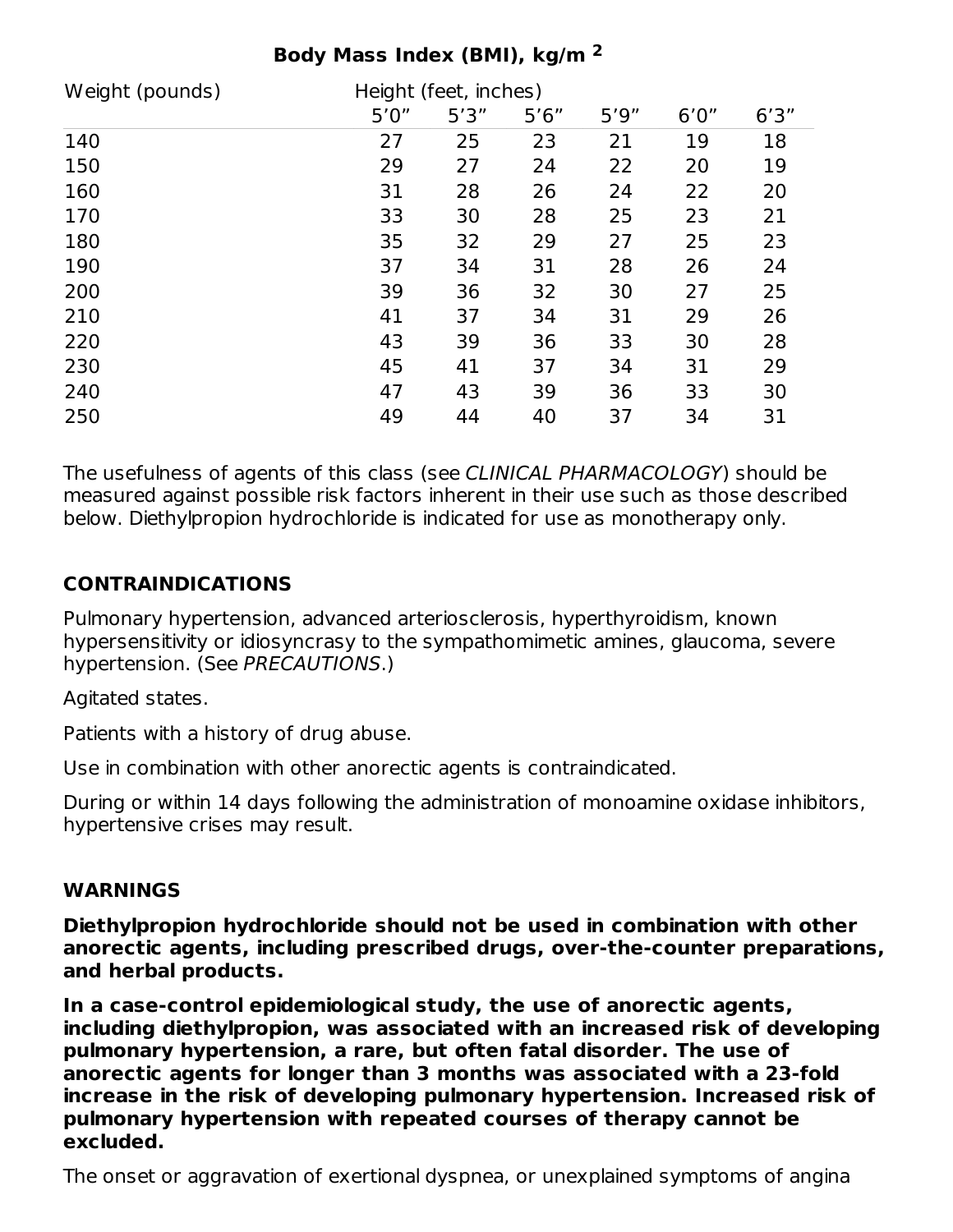pectoris, syncope, or lower extremity edema suggest the possibility of occurrence of pulmonary hypertension. Under these circumstances, diethylpropion hydrochloride should be immediately discontinued, and the patient should be evaluated for the possible presence of pulmonary hypertension.

**Valvular heart disease associated with the use of some anorectic agents such as fenfluramine and dexfenfluramine has been reported. Possible contributing factors include use for extended periods of time, higher than recommended dose, and/or use in combination with other anorectic drugs. Valvulopathy has been very rarely reported with diethylpropion hydrochloride monotherapy, but the causal relationship remains uncertain.** The potential risk of possible serious adverse effects such as valvular heart disease and pulmonary hypertension should be assessed carefully against the potential benefit of weight loss. Baseline cardiac evaluation should be considered to detect preexisting valvular heart diseases or pulmonary hypertension prior to initiation of diethylpropion hydrochloride treatment. Diethylpropion hydrochloride is not recommended in patients with known heart murmur or valvular heart disease. Echocardiogram during and after treatment could be useful for detecting any valvular disorders which may occur.

To limit unwarranted exposure and risks, treatment with diethylpropion hydrochloride should be continued only if the patient has satisfactory weight loss within the first 4 weeks of treatment (e.g., weight loss of at least 4 pounds, or as determined by the physician and patient).

Diethylpropion hydrochloride is not recommended for patients who used any anorectic agents within the prior year.

If tolerance develops, the recommended dose should not be exceeded in an attempt to increase the effect; rather, the drug should be discontinued. Diethylpropion hydrochloride may impair the ability of the patient to engage in potentially hazardous activities such as operating machinery or driving a motor vehicle; the patient should therefore be cautioned accordingly.

Prolonged use of diethylpropion hydrochloride may induce dependence with withdrawal syndrome on cessation of therapy. Hallucinations have occurred rarely following high doses of the drug. Several cases of toxic psychosis have been reported following the excessive use of the drug and some have been reported in which the recommended dose appears not to have been exceeded. Psychosis abated after the drug was discontinued.

When central nervous system active agents are used, consideration must always be given to the possibility of adverse interactions with alcohol.

## **PRECAUTIONS**

## **General**

Caution is to be exercised in prescribing diethylpropion hydrochloride for patients with hypertension or with symptomatic cardiovascular disease, including arrhythmias. Diethylpropion hydrochloride should not be administered to patients with severe hypertension.

Reports suggest that diethylpropion hydrochloride may increase convulsions in some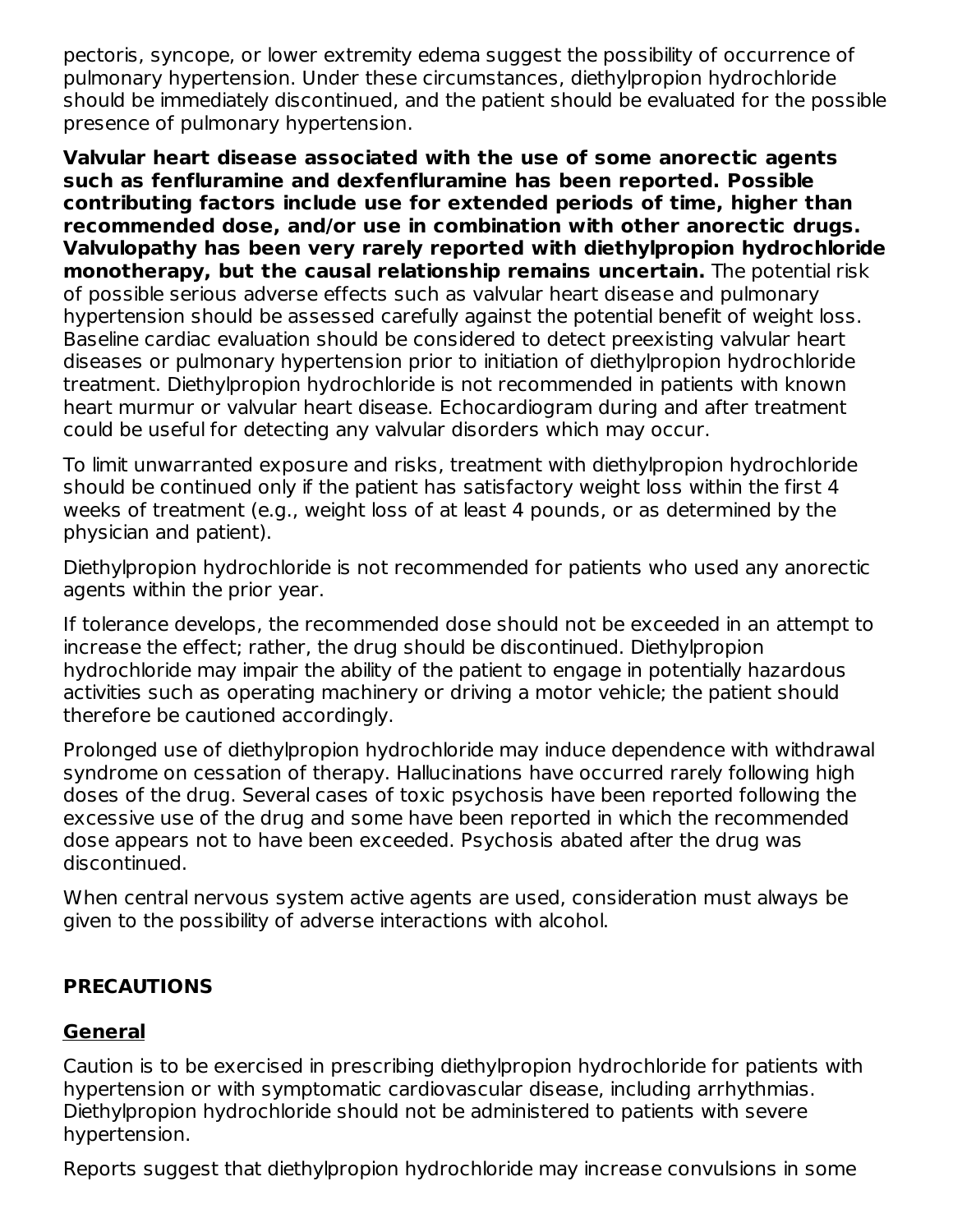epileptics. Therefore, epileptics receiving diethylpropion hydrochloride should be carefully monitored. Titration of dose or discontinuance of diethylpropion hydrochloride may be necessary.

The least amount feasible should be prescribed or dispensed at one time in order to minimize the possibility of overdosage.

## **Information for Patient**

The patient should be cautioned about concomitant use of alcohol or other CNS-active drugs and diethylpropion hydrochloride. (See WARNINGS.) The patient should be advised to observe caution when driving or engaging in any potentially hazardous activity.

## **Laboratory Tests**

None.

# **Drug Interactions**

Because diethylpropion hydrochloride is a monoamine, hypertension may result when this agent is used with monoamine oxidase (MAO) inhibitors (see CONTRAINDICATIONS).

Efficacy of diethylpropion with other anorectic agents has not been studied and the combined use may have the potential for serious cardiac problems; therefore, the concomitant use with other anorectic agents is contraindicated.

Antidiabetic drug requirements (i.e., insulin) may be altered. Concurrent use with general anesthetics may result in arrhythmias. The pressor effects of diethylpropion and those of other drugs may be additive when the drugs are used concomitantly; conversely, diethylpropion may interfere with antihypertensive drugs (i.e., guanethidine, αmethyldopa). Concurrent use of phenothiazines may antagonize the anorectic effect of diethylpropion.

## **Carcinogenesis, Mutagenesis, and Impairment of Fertility**

No long-term animal studies have been done to evaluate diethylpropion hydrochloride for carcinogenicity. Mutagenicity studies have not been conducted. Animal reproduction studies have revealed no evidence of impairment of fertility (see Pregnancy).

# **Pregnancy**

**Teratogenic Effects: Pregnancy Category B.** Reproduction studies have been performed in rats at doses up to 1.6 times the human dose (based on mg/m  $^2$ ) and have revealed no evidence of impaired fertility or harm to the fetus due to diethylpropion hydrochloride. There are, however, no adequate and well-controlled studies in pregnant women. Because animal reproduction studies are not always predictive of human response, this drug should be used during pregnancy only if clearly needed.

Spontaneous reports of congenital malformations have been recorded in humans, but no causal relationship to diethylpropion has been established.

**Nonteratogenic Effects.** Abuse with diethylpropion hydrochloride during pregnancy may result in withdrawal symptoms in the human neonate.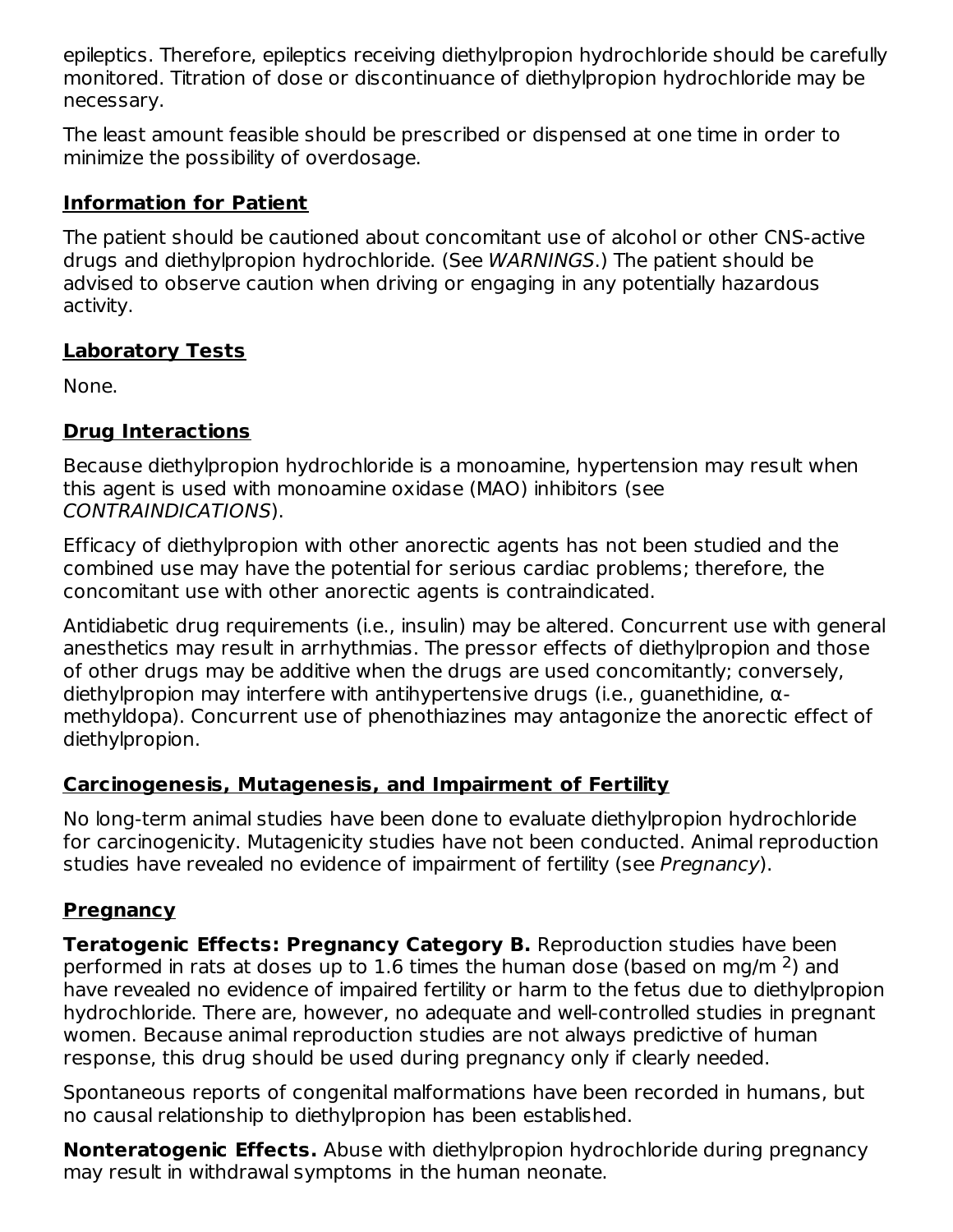#### **Nursing Mothers**

Since diethylpropion hydrochloride and/or its metabolites have been shown to be excreted in human milk, caution should be exercised when diethylpropion hydrochloride is administered to a nursing woman.

## **Geriatric Use**

Clinical studies of diethylpropion hydrochloride did not include sufficient numbers of subjects aged 65 and over to determine whether they respond differently from younger subjects. Other reported clinical experience has not identified differences in responses between the elderly and younger patients. In general, dose selection for an elderly patient should be cautious, usually starting at the low end of the dosing range, reflecting the greater frequency of decreased hepatic, renal, or cardiac function, and of concomitant disease or other drug therapy.

This drug is known to be substantially excreted by the kidney, and the risk of toxic reactions to this drug may be greater in patients with impaired renal function. Because elderly patients are more likely to have decreased renal function, care should be taken in dose selection, and it may be useful to monitor renal function.

## **Pediatric Use**

Since safety and effectiveness in pediatric patients below the age of 16 have not been established, diethylpropion hydrochloride is not recommended for use in pediatric patients 16 years of age and under.

# **ADVERSE REACTIONS**

**Cardiovascular:** Precordial pain, arrhythmia (including ventricular), ECG changes, tachycardia, elevation of blood pressure, palpitation and rare reports of pulmonary hypertension. Valvular heart disease associated with the use of some anorectic agents such as fenfluramine and dexfenfluramine, both independently and especially when used in combination, have been reported. Valvulopathy has been very rarely reported with diethylpropion hydrochloride monotherapy, but the causal relationship remains uncertain.

**Central Nervous System:** In a few epileptics an increase in convulsive episodes has been reported; rarely psychotic episodes at recommended doses; dyskinesia, blurred vision, overstimulation, nervousness, restlessness, dizziness, jitteriness, insomnia, anxiety, euphoria, depression, dysphoria, tremor, mydriasis, drowsiness, malaise, headache, and cerebrovascular accident

**Gastrointestinal:** Vomiting, diarrhea, abdominal discomfort, dryness of the mouth, unpleasant taste, nausea, constipation, other gastrointestinal disturbances

**Allergic:** Urticaria, rash, ecchymosis, erythema

**Endocrine:** Impotence, changes in libido, gynecomastia, menstrual upset

**Hematopoietic System:** Bone marrow depression, agranulocytosis, leukopenia

**Miscellaneous:** A variety of miscellaneous adverse reactions has been reported by physicians. These include complaints such as dysuria, dyspnea, hair loss, muscle pain,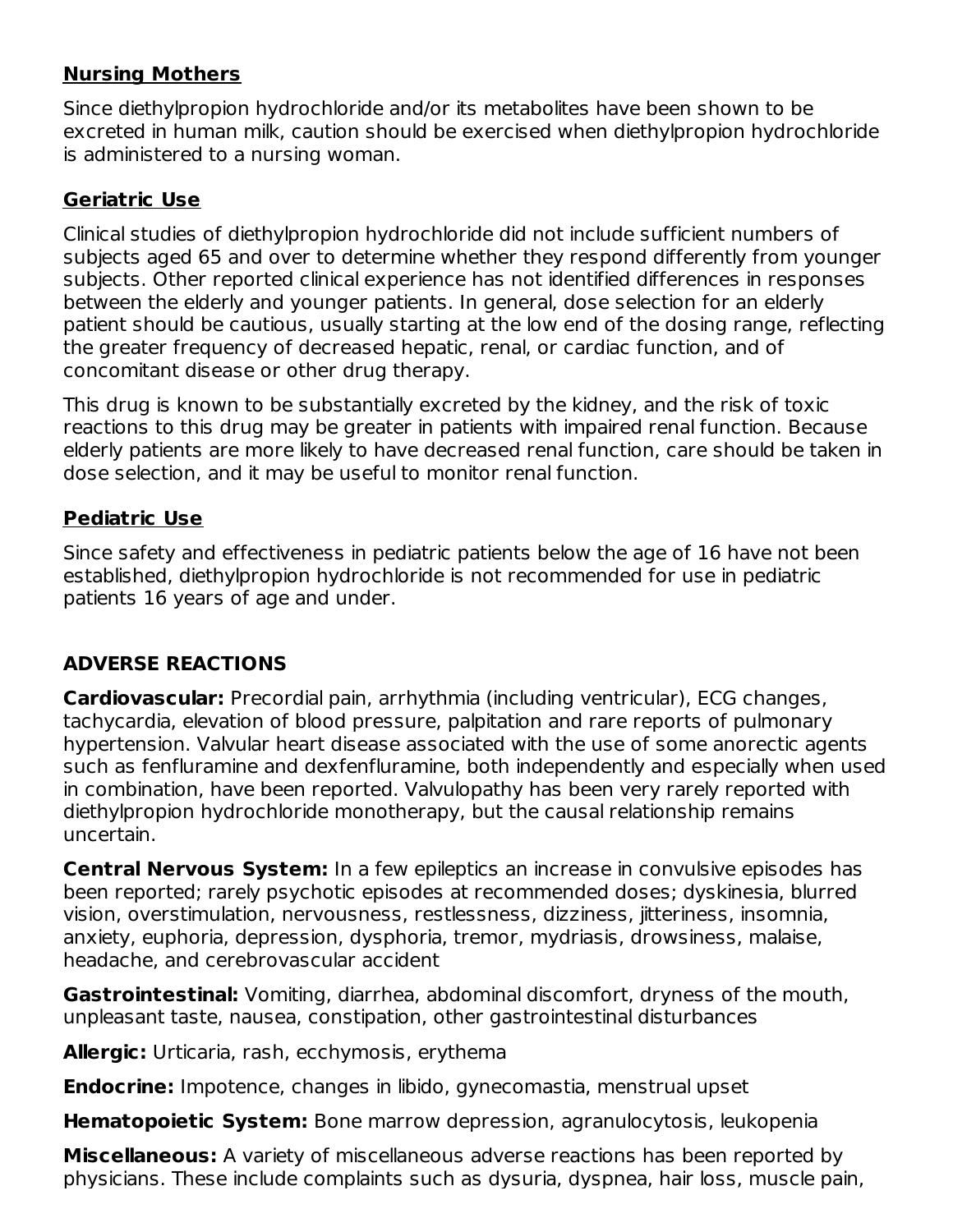## **DRUG ABUSE AND DEPENDENCE**

Diethylpropion hydrochloride is a schedule IV controlled substance. Diethylpropion hydrochloride has some chemical and pharmacologic similarities to the amphetamines and other related stimulant drugs that have been extensively abused. There have been reports of subjects becoming psychologically dependent on diethylpropion. The possibility of abuse should be kept in mind when evaluating the desirability of including a drug as part of a weight reduction program. Abuse of amphetamines and related drugs may be associated with varying degrees of psychologic dependence and social dysfunction which, in the case of certain drugs, may be severe. There are reports of patients who have increased the dosage to many times that recommended. Abrupt cessation following prolonged high dosage administration results in extreme fatigue and mental depression; changes are also noted on the sleep EEG. Manifestations of chronic intoxication with anorectic drugs include severe dermatoses, marked insomnia, irritability, hyperactivity, and personality changes. The most severe manifestation of chronic intoxication is psychosis, often clinically indistinguishable from schizophrenia.

# **OVERDOSAGE**

Manifestations of acute overdosage include restlessness, tremor, hyperreflexia, rapid respiration, confusion, assaultiveness, hallucinations, panic states, and mydriasis.

Fatigue and depression usually follow the central stimulation.

Cardiovascular effects include tachycardia, arrhythmias, hypertension or hypotension and circulatory collapse. Gastrointestinal symptoms include nausea, vomiting, diarrhea, and abdominal cramps. Overdose of pharmacologically similar compounds has resulted in convulsions, coma and death.

The reported oral LD  $_{50}$  for mice is 600 mg/kg, for rats is 250 mg/kg and for dogs is 225  $\,$ mg/kg.

Management of acute diethylpropion hydrochloride intoxication is largely symptomatic and includes lavage and sedation with a barbiturate. Experience with hemodialysis or peritoneal dialysis is inadequate to permit recommendation in this regard. Intravenous phentolamine (Regitine  $^{\circledR}$ ) has been suggested on pharmacologic grounds for possible acute, severe hypertension, if this complicates diethylpropion hydrochloride overdosage.

# **DOSAGE AND ADMINISTRATION**

Diethylpropion hydrochloride immediate-release:

One immediate-release 25 mg tablet three times daily, one hour before meals, and in midevening if desired to overcome night hunger.

# **Geriatric Use:**

This drug is known to be substantially excreted by the kidney, and the risk of toxic reactions to this drug may be greater in patients with impaired renal function. Because elderly patients are more likely to have decreased renal function, care should be taken in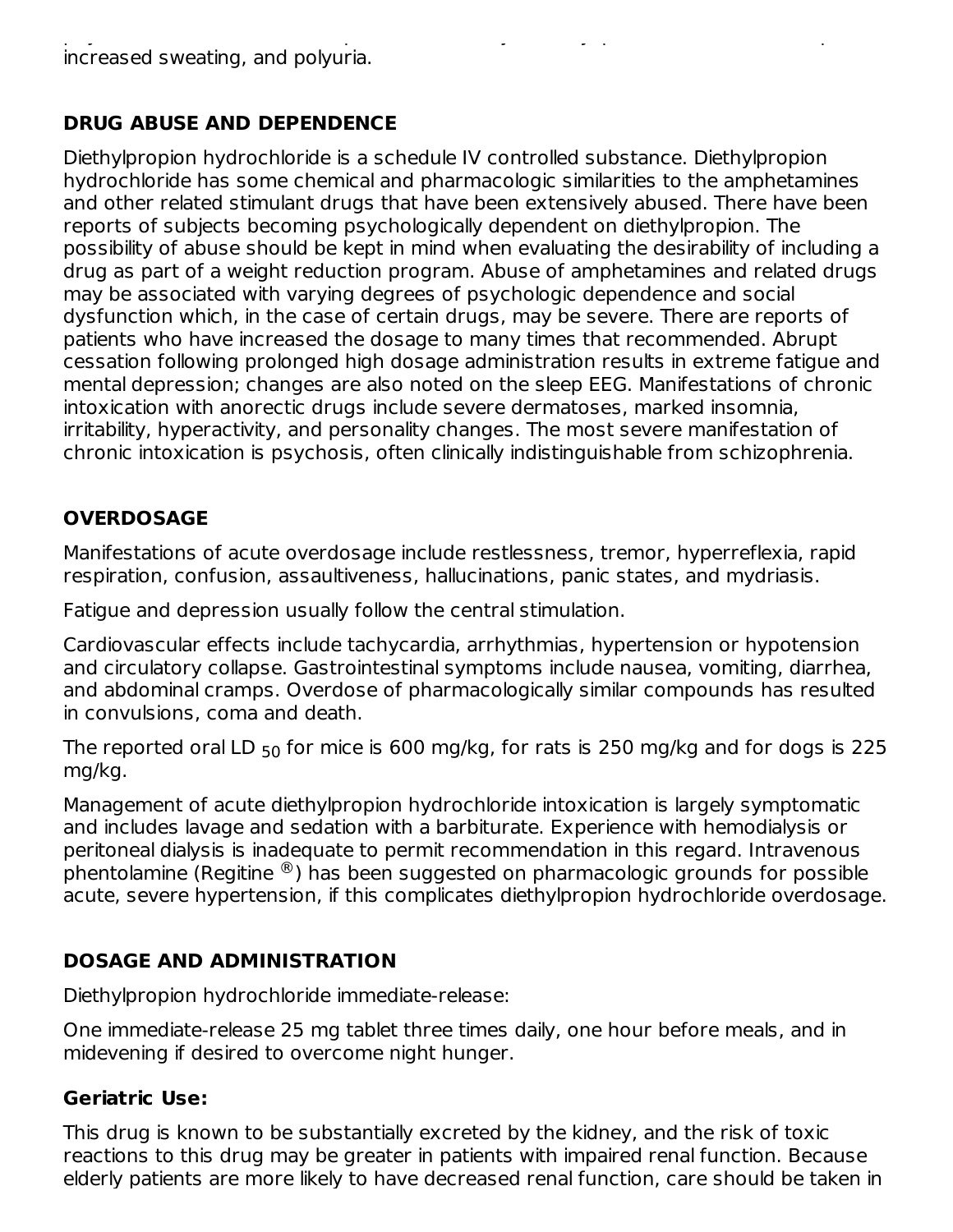elderly patients are more likely to have decreased renal function, care should be taken in dose selection, and it may be useful to monitor renal function. (See PRECAUTIONS, Geriatric Use.)

# **HOW SUPPLIED**

NDC: 71335-1779-1: 28 Tablets in a BOTTLE NDC: 71335-1779-2: 90 Tablets in a BOTTLE NDC: 71335-1779-3: 30 Tablets in a BOTTLE NDC: 71335-1779-4: 14 Tablets in a BOTTLE NDC: 71335-1779-5: 21 Tablets in a BOTTLE NDC: 71335-1779-6: 7 Tablets in a BOTTLE NDC: 71335-1779-7: 60 Tablets in a BOTTLE NDC: 71335-1779-8: 84 Tablets in a BOTTLE NDC: 71335-1779-9: 56 Tablets in a BOTTLE NDC: 71335-1779-0: 42 Tablets in a BOTTLE **Diethylpropion Hcl 25mg(CIV) Tablet**

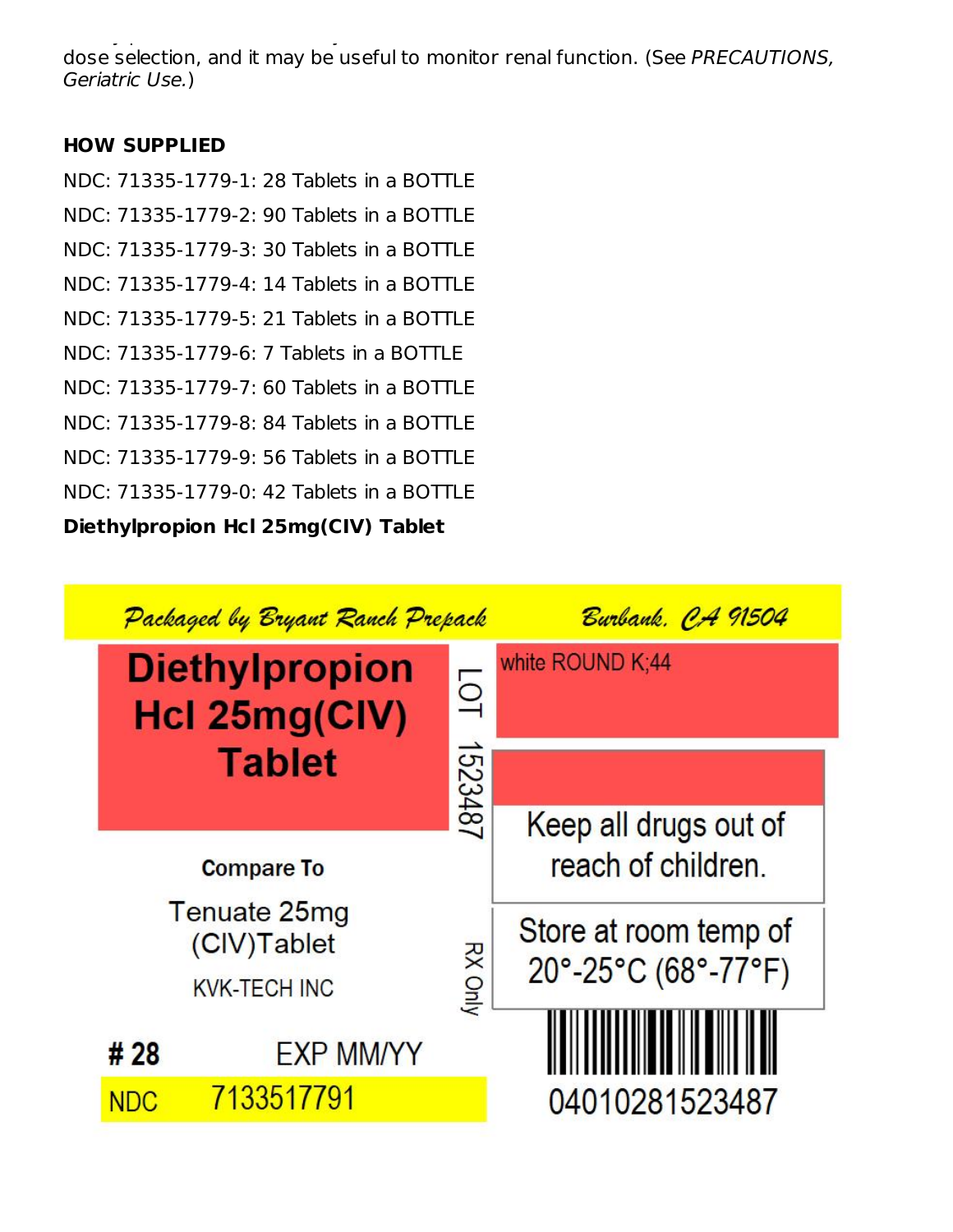|                                     | <b>DIETHYLPROPION HYDROCHLORIDE</b>                                                                          |                                                                    |                                           |                        |            |                                                                 |             |                                       |            |  |                                     |
|-------------------------------------|--------------------------------------------------------------------------------------------------------------|--------------------------------------------------------------------|-------------------------------------------|------------------------|------------|-----------------------------------------------------------------|-------------|---------------------------------------|------------|--|-------------------------------------|
| diethylpropion hydrochloride tablet |                                                                                                              |                                                                    |                                           |                        |            |                                                                 |             |                                       |            |  |                                     |
|                                     |                                                                                                              |                                                                    |                                           |                        |            |                                                                 |             |                                       |            |  |                                     |
|                                     | <b>Product Information</b>                                                                                   |                                                                    |                                           |                        |            |                                                                 |             |                                       |            |  |                                     |
|                                     | <b>Product Type</b>                                                                                          |                                                                    | <b>HUMAN</b><br><b>DRUG</b>               | <b>PRESCRIPTION</b>    |            | NDC: 71335-<br><b>Item Code (Source)</b><br>1779(NDC:10702-044) |             |                                       |            |  |                                     |
|                                     | <b>Route of Administration</b>                                                                               |                                                                    | ORAL                                      |                        |            | <b>DEA Schedule</b>                                             |             |                                       | <b>CIV</b> |  |                                     |
|                                     |                                                                                                              |                                                                    |                                           |                        |            |                                                                 |             |                                       |            |  |                                     |
|                                     | <b>Active Ingredient/Active Moiety</b>                                                                       |                                                                    |                                           |                        |            |                                                                 |             |                                       |            |  |                                     |
|                                     |                                                                                                              |                                                                    | <b>Ingredient Name</b>                    |                        |            |                                                                 |             | <b>Basis of Strength</b>              |            |  | <b>Strength</b>                     |
|                                     | <b>DIETHYLPROPION HYDROCHLORIDE (UNII: 19V2PL39NG) (DIETHYLPROPION DIETHYLPROPION</b><br>- UNII: 094YYU22B8) |                                                                    |                                           |                        |            |                                                                 |             | <b>HYDROCHLORIDE</b>                  |            |  | $25 \, mg$                          |
|                                     |                                                                                                              |                                                                    |                                           |                        |            |                                                                 |             |                                       |            |  |                                     |
|                                     | <b>Inactive Ingredients</b>                                                                                  |                                                                    |                                           |                        |            |                                                                 |             |                                       |            |  |                                     |
|                                     |                                                                                                              |                                                                    |                                           | <b>Ingredient Name</b> |            |                                                                 |             |                                       |            |  | <b>Strength</b>                     |
|                                     | CROSPOVIDONE (UNII: 2S7830E561)                                                                              |                                                                    |                                           |                        |            |                                                                 |             |                                       |            |  |                                     |
|                                     | LACTOSE, UNSPECIFIED FORM (UNII: J2B2A4N98G)                                                                 |                                                                    |                                           |                        |            |                                                                 |             |                                       |            |  |                                     |
|                                     | MAGNESIUM STEARATE (UNII: 70097M6I30)                                                                        |                                                                    |                                           |                        |            |                                                                 |             |                                       |            |  |                                     |
|                                     | <b>STARCH, CORN (UNII: O8232NY3SJ)</b><br>TARTARIC ACID (UNII: W4888I119H)                                   |                                                                    |                                           |                        |            |                                                                 |             |                                       |            |  |                                     |
|                                     |                                                                                                              |                                                                    |                                           |                        |            |                                                                 |             |                                       |            |  |                                     |
|                                     |                                                                                                              |                                                                    |                                           |                        |            |                                                                 |             |                                       |            |  |                                     |
|                                     | <b>Product Characteristics</b>                                                                               |                                                                    |                                           |                        |            |                                                                 |             |                                       |            |  |                                     |
| Color<br>white                      |                                                                                                              |                                                                    | <b>Score</b>                              |                        |            |                                                                 | no score    |                                       |            |  |                                     |
| <b>ROUND</b><br><b>Shape</b>        |                                                                                                              |                                                                    |                                           | <b>Size</b>            |            |                                                                 |             |                                       | 10mm       |  |                                     |
| <b>Flavor</b>                       |                                                                                                              |                                                                    |                                           | <b>Imprint Code</b>    |            |                                                                 |             | K;44                                  |            |  |                                     |
| <b>Contains</b>                     |                                                                                                              |                                                                    |                                           |                        |            |                                                                 |             |                                       |            |  |                                     |
|                                     |                                                                                                              |                                                                    |                                           |                        |            |                                                                 |             |                                       |            |  |                                     |
|                                     | <b>Packaging</b>                                                                                             |                                                                    |                                           |                        |            |                                                                 |             |                                       |            |  |                                     |
| #                                   | <b>Item Code</b>                                                                                             |                                                                    | <b>Package Description</b>                |                        |            |                                                                 |             | <b>Marketing Start</b><br><b>Date</b> |            |  | <b>Marketing End</b><br><b>Date</b> |
| $\mathbf 1$                         | NDC:71335-<br>1779-1                                                                                         | Product                                                            | 28 in 1 BOTTLE; Type 0: Not a Combination |                        |            |                                                                 | 02/19/2021  |                                       |            |  |                                     |
| $\overline{2}$                      | NDC:71335-<br>1779-2                                                                                         | 90 in 1 BOTTLE; Type 0: Not a Combination<br>02/19/2021<br>Product |                                           |                        |            |                                                                 |             |                                       |            |  |                                     |
| 3                                   | NDC:71335-<br>1779-3                                                                                         | 30 in 1 BOTTLE; Type 0: Not a Combination<br>Product               |                                           |                        | 02/19/2021 |                                                                 |             |                                       |            |  |                                     |
| 4                                   | NDC:71335-<br>1779-4                                                                                         | 14 in 1 BOTTLE; Type 0: Not a Combination<br>Product               |                                           |                        |            | 02/19/2021                                                      |             |                                       |            |  |                                     |
| 5                                   | NDC:71335-<br>1779-5                                                                                         | Product                                                            | 21 in 1 BOTTLE; Type 0: Not a Combination |                        |            |                                                                 | 02/19/2021  |                                       |            |  |                                     |
| 6                                   | NDC:71335-<br>1779-6                                                                                         | 7 in 1 BOTTLE; Type 0: Not a Combination<br>Product                |                                           |                        | 02/19/2021 |                                                                 |             |                                       |            |  |                                     |
| $\overline{\mathbf{z}}$             | NDC:71335-<br>1779-7                                                                                         | Product                                                            | 60 in 1 BOTTLE; Type 0: Not a Combination |                        |            |                                                                 | 02/19/2021  |                                       |            |  |                                     |
|                                     | NDC:71335-                                                                                                   |                                                                    | 84 in 1 BOTTLE; Type 0: Not a Combination |                        |            |                                                                 | 0.211010021 |                                       |            |  |                                     |